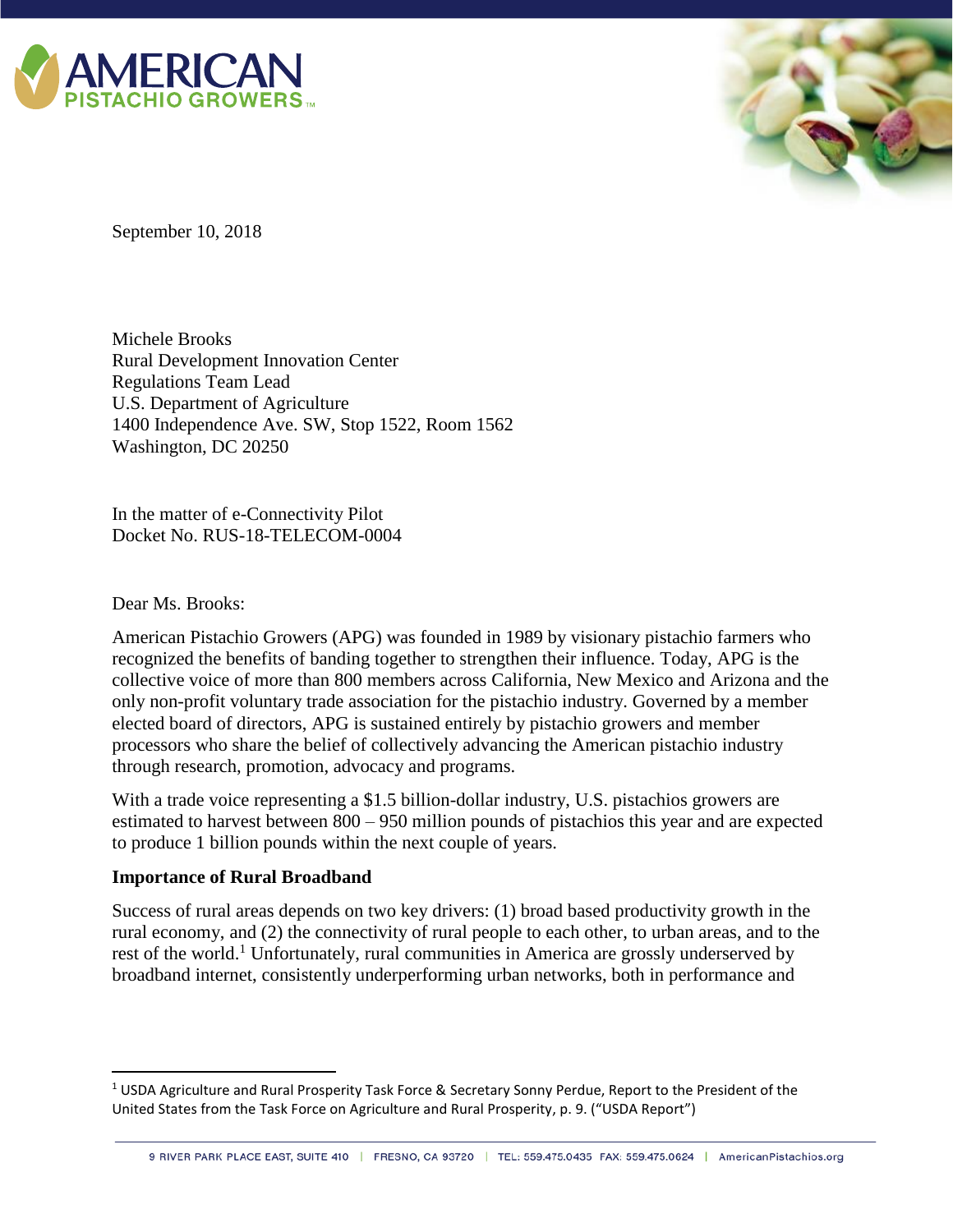quality, by approximately  $1/3$ <sup>2</sup> Data and trend lines show that this has been the case for years, with little improvement.<sup>3</sup>

Lack of broadband prevents modernization and resulting growth – "E-Connectivity for rural America is essential for ensuring America's economic competitiveness and enabling all Americans to be plugged in to a world of opportunity."<sup>4</sup> Connectivity is especially vital for agriculture to increase farm productivity to feed the world.<sup>5</sup>

Connectivity can also address the gap in health services in rural areas.<sup>6</sup> A June 2018 survey by the California Emerging Technology Fund (CETF) found that 45% of respondents would utilize broadband to communicate with a doctor if it was available. The same survey found that 48% of respondents would utilize broadband to assist with their children's education.<sup>7</sup> By increasing connectivity, and thus educational opportunities in these communities, the entire community will benefit. A high rate of young adults, the future workforce and innovators in these communities, are leaving rural areas due to the lack of connectivity.<sup>8</sup>

### I. Best options to verify speeds of broadband service provided to rural households.

The current FCC Broadband Map is inaccurate and inadequate.<sup>9</sup> CalSPEED, developed by the California Public Utilities Commission (CPUC), provides a strong example of how to achieve better results. CalSPEED is an open source, non-proprietary, network performance measurement tool and methodology created for the CPUC, funded originally via a grant from the National Telecommunications and Information Administration (NTIA).<sup>10</sup>

"Unlike many speed tests that offer just a horse race between carriers, CalSPEED tries to understand the quality of the mobile user broadband experience."<sup>11</sup> CalSPEED has been used in California for five years with eleven rounds of measurement over the entire state, collecting over 30 million measurements. $12$ 

While there may be methods other than CalSPEED that can be affectively utilized to measure broadband e-Connectivity speeds, it is important to note that whatever methods are adopted be more comprehensive and accurate than the current FCC Broadband Map.

 $\overline{a}$ 

<sup>&</sup>lt;sup>2</sup> Ken Biba, CalSPEED: California Mobile Broadband - An Assessment - Spring 2017, p. 4. ("CalSPEED")

<sup>3</sup> CalSPEED, p. 4.

<sup>4</sup> USDA Report, p. 17.

<sup>5</sup> USDA Report, p. 18.

<sup>6</sup> USDA Report, p. 19.

<sup>7</sup> Davis Research, LLC, Summary of the Findings from the 2018 CETF Follow-up Survey for the California Emerging Technology Fund, June 2018, p. 4. ("Survey")

<sup>8</sup> USDA Report, p. 8.

<sup>&</sup>lt;sup>9</sup> Statement of Commissioner Jessica Rosenworce Re: Demonstration of the New National Broadband Map,

February 2, 2018.

<sup>10</sup> CalSPEED, p. 3.

 $11$  CalSPEED, p. 3.

<sup>12</sup> CalSPEED, p. 3.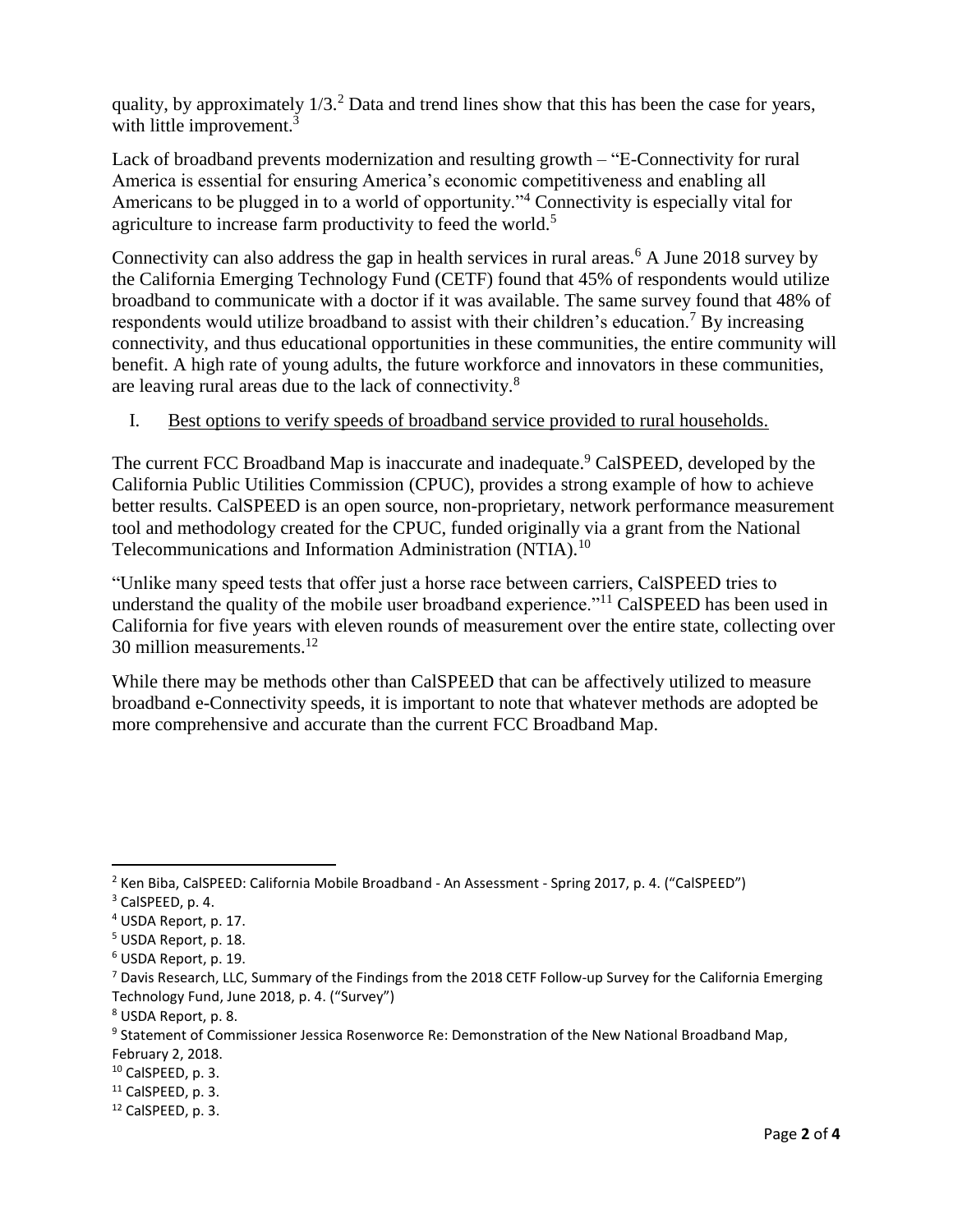II. Best leading indicators of the potential project benefits for rural industries such as agriculture, manufacturing, e-commerce, transportation, health care and education, using readily available public data.

Much of the world's food is grown in rural areas. The Food and Agriculture Organization of the United Nations predicts that food production must increase by 70% by 2050 in order to feed the predicted world population.<sup>13</sup> Because of this, precision agriculture technologies that optimize input application using variable rate technology (VRT) are playing an increasing role in farm production.<sup>14</sup> VRT enables farmers to increase crop yields, while reducing water storage and minimizing the need for fertilizer, chemicals and pesticides.<sup>15</sup> This is vital when government regulation over water, fertilizer, chemicals and pesticides is threatening the ability for family farms to continue to operate.

In order for VRT—and thus the future of agriculture—to be successful, a reliable and strong broadband network is needed. By tapping into broadband wireless networks and embedding information technology (IT) devices in farm machinery such as tractors and harvesters, VRT allows farmers to use "telematics" to optimize machine use for field preparation, precision planting, water optimization, harvesting and overall production efficiency.<sup>16</sup>

Additionally, broadband enhances farm competitiveness by providing an online platform to monitor real-time market prices and trends, purchase supplies, increase their customer base, and market products locally, regionally, nationally and globally.<sup>17</sup>

III. Ways of evaluating a rural household's "sufficient access" to broadband e-Connectivity at speeds of 10 Mbps downstream and 1 Mbps upstream, and how broadband service affordability should be factored in.

# a. **Ways of evaluating**

For agriculture, technology and broadband represents the future.<sup>18</sup> With the increased importance of precision agriculture and VRT to the local farmer, it is also important that the broadband they have access to be sufficient to allow those technologies to be affective.

We encourage USDA to adopt a higher standard to define "sufficient access" of 25 Mbps downstream and 3 Mbps upstream. Agriculture advocates have stated that the 10 Mbps downstream and 1 Mbps upstream is inadequate, similar to trying to travel 25 mph down the highway.<sup>19</sup> While 25 Mbps/3 Mbps is still slower than some service in metropolitan areas, that

 $\overline{\phantom{a}}$ 

<sup>13</sup> Broadband and Precision Agriculture, *Broadband USA*, *Vol. 3*, *Issue 6*, June 2018, p. 1. ("BroadbandUSA")

<sup>14</sup> USDA Report, p. 31.

<sup>15</sup> USDA Report, p. 31.

<sup>16</sup> BroadbandUSA, p. 1.

<sup>17</sup> BroadbandUSA, p. 1.

<sup>18</sup> USDA Report, p. 31.

<sup>19</sup> Trevor McDonald, *For Farmers and Ranchers, Rural Internet Is More Crucial than Ever*, Hannibal Courier-Post, March 19, 2018. ("McDonald")